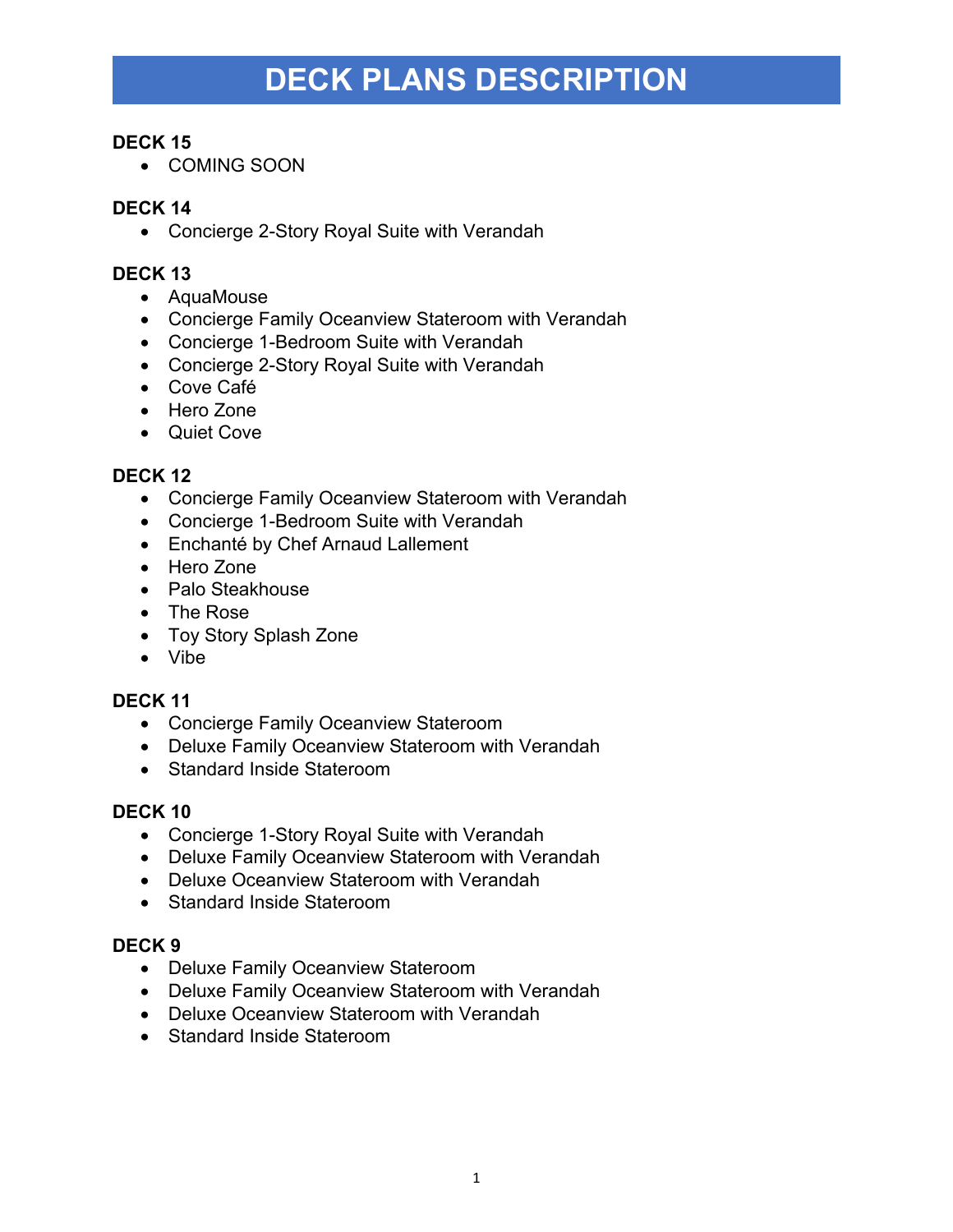# **DECK PLANS DESCRIPTION**

## **DECK 8**

- Deluxe Family Oceanview Stateroom
- Deluxe Family Oceanview Stateroom with Verandah
- Deluxe Oceanview Stateroom
- Deluxe Oceanview Stateroom with Verandah
- Standard Inside Stateroom

# **DECK 7**

- Deluxe Family Oceanview Stateroom
- Deluxe Family Oceanview Stateroom with Verandah
- Deluxe Oceanview Stateroom
- Deluxe Oceanview Stateroom with Verandah
- Standard Inside Stateroom

# **DECK 6**

- Deluxe Family Oceanview Stateroom
- Deluxe Family Oceanview Stateroom with Verandah
- Deluxe Oceanview Stateroom
- Deluxe Oceanview Stateroom with Verandah
- Standard Inside Stateroom

#### **DECK 5**

- Arendelle: A Frozen Dining Adventure
- Edge
- Luna
- Senses Spa

# **DECK 4**

- Luna
- Never Land Cinema
- Walt Disney Theatre
- Wonderland Cinema
- Worlds of Marvel

# **DECK 3**

- 1923
- Grand Hall
- Star Wars: Hyperspace Lounge
- Walt Disney Theatre